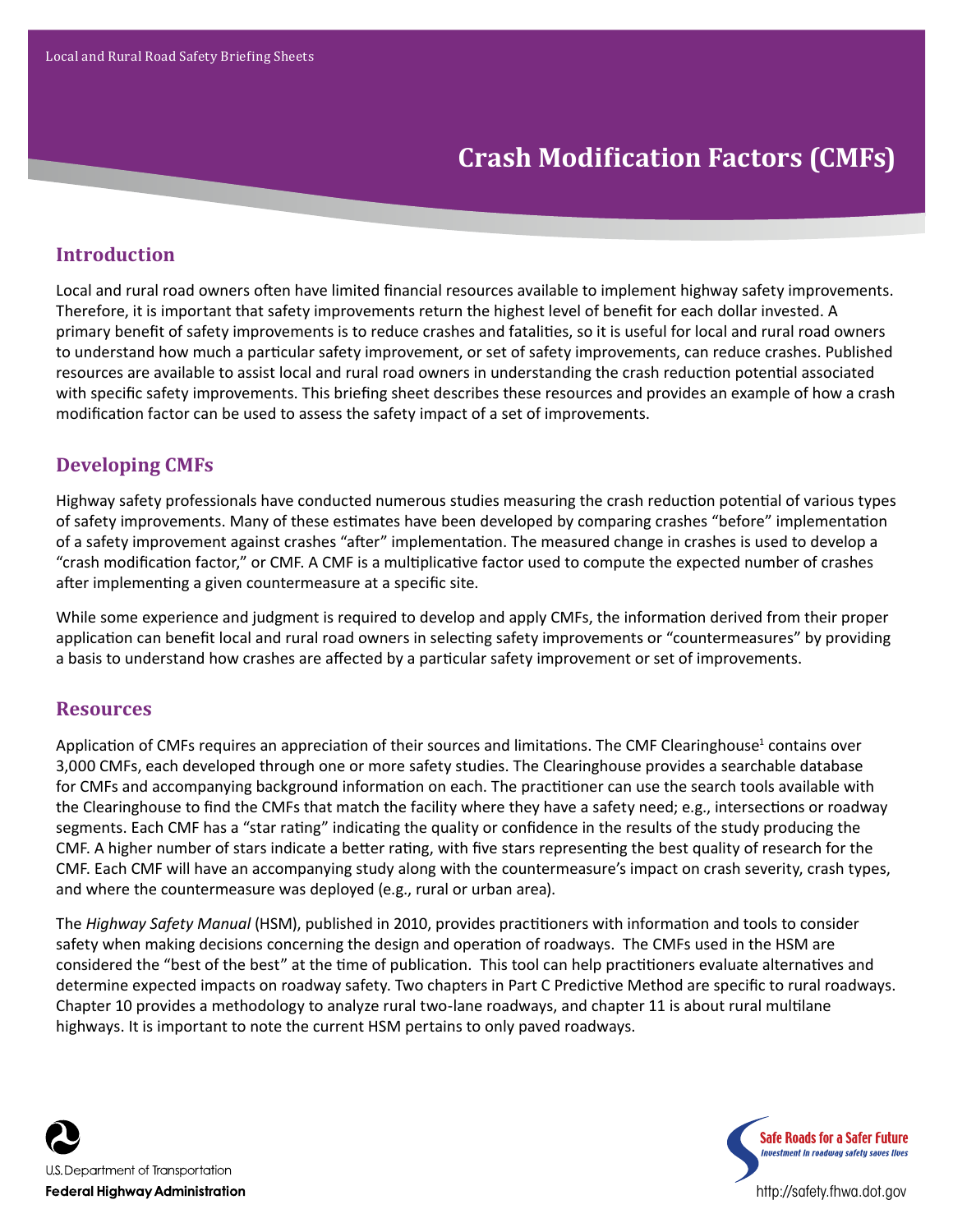## **Estimating Countermeasure Benefits**

The *Highway Safety Manual* and CMF Clearinghouse also provide directions for how to calculate the combined effects of applying multiple safety improvements. In these cases, the CMFs are typically multiplied to estimate the combined effect of independent countermeasures such as adding pedestrian signals and left-turn lane at a signalized intersection. The HSM recommends that practitioners multiply no more than 3 CMFs to estimate the combined effect of multiple safety improvements. Practitioners are cautioned about multiplying CMFs for countermeasures targeting the same crash type, such as using chevrons and widened shoulders at a curve to reduce roadway departure crashes. This practice can overestimate the benefits of combined treatments. In this case, caution and engineering judgment should be exercised.<sup>2</sup>

While the number of CMFs for newer or more innovative safety improvements is limited, the CMF Clearinghouse can provide local and rural road managers with a good start in compiling benefits and comparing the relative effectiveness of potential improvements.

Local and rural road operators can gain an understanding of safety treatment effectiveness by comparing CMFs for countermeasures that reduce the occurrence of the same crash type. For example, the table below presents a series of safety countermeasures to treat run-off-the-road crashes, a frequent challenge on two-lane local and rural roads, by increasing cost.

| <b>Countermeasure</b>                                | <b>CMF</b>        | Cost               | <b>Reference</b>                                                                                                                                                                                                                          |
|------------------------------------------------------|-------------------|--------------------|-------------------------------------------------------------------------------------------------------------------------------------------------------------------------------------------------------------------------------------------|
| <b>Install Advance</b><br><b>Curve Warning Signs</b> | 0.70              | Low                | R. Elvik, and T. Vaa, "Handbook of Road Safety Measures," Oxford,<br>United Kingdom, Elsevier (2004).                                                                                                                                     |
| <b>Provide Road</b><br><b>Delineation Signing</b>    | 0.65              | Low                | A. Montella, "Safety Evaluation of Curve Delineation Improvements An<br>Empirical Bayes Observational Before-After Study," TRB 88th Annual<br>Meeting Compendium of Papers CD-ROM, Washington, DC: TRB, 2009).                            |
| <b>Install Edge Line</b><br><b>Striping</b>          | $0.62$ to<br>0.56 | Low to<br>Moderate | X. Sun and S. Das, "Safety Improvement from Edge Lines on Rural<br>Two-Lane Highways," Louisiana Department of Transportation and<br>Development, Report No. FHWA/LA.11/487, (Baton Rouge: 2011).                                         |
| <b>Install Edge Line</b><br><b>Rumble Strips</b>     | $0.90$ to<br>0.78 | Low to<br>Moderate | D.J. Torbic, J.M. Hutton, C.D. Bokenkroger, et al. NCHRP Report 641:<br>Guidance for the Design and Application of Shoulder and Centerline<br>Rumble Strips, National Cooperative Highway Research Program<br>(Washington DC: TRB, 2009). |
| <b>Widen Shoulders</b>                               | 0.98              | Low to<br>Moderate | K. Haleem, A. Gan, and J. Lu. "Using multivariate adaptive regression<br>splines (MARS) to develop crash modification factors for urban freeway<br>interchange influence areas," Accident Analysis and Prevention 55<br>(2013): 12-21.    |

#### CMFs for Selected Run-Off-The-Road Crash Countermeasures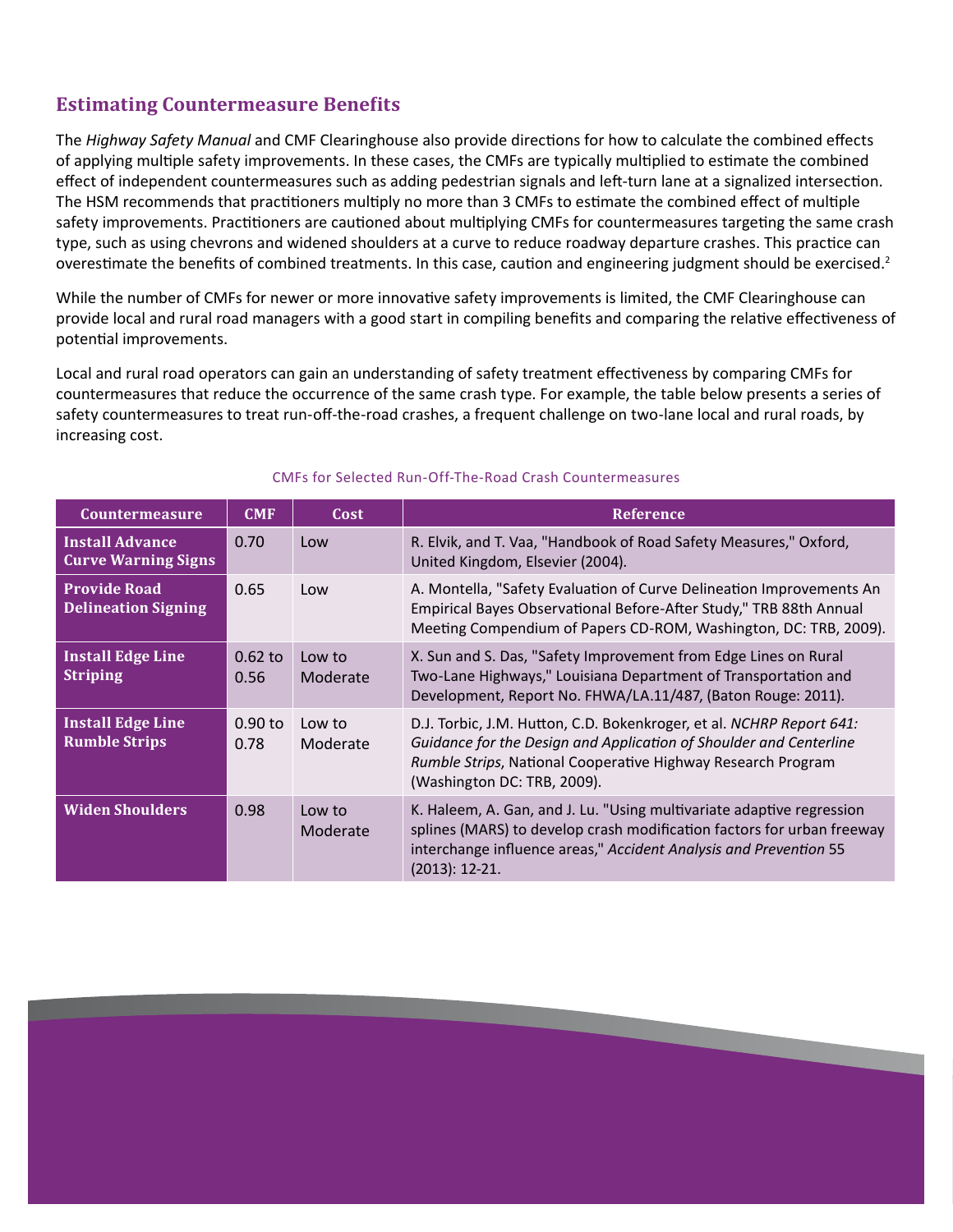| <b>Countermeasure</b>                     | <b>CMF</b> | Cost               | Reference                                                                                                                                                                                                                                                      |
|-------------------------------------------|------------|--------------------|----------------------------------------------------------------------------------------------------------------------------------------------------------------------------------------------------------------------------------------------------------------|
| Remove or Shield<br>Roadside Obstacles    | 0.62       | Low to<br>Moderate | P.W. Hovey and M. Chowdhury, Development of Crash Reduction<br>Factors, 14801(0), Ohio Department of Transportation, (2005).                                                                                                                                   |
| <b>Flatten Horizontal</b><br><b>Curve</b> | 0.33       | High               | Pitale, J.T., Shankwitz, C., Preston, H., and Barry, M., Benefit-Cost<br>Analysis of In-Vehicle Technologies and Infrastructgure Modifications<br>as a Means to Prevent Crashes Along Curves and Shoulders, Minnesota<br>Department of Transportation, (2009). |

Source: Federal Highway Administration, "Crash Modification Factors (CMF) Clearinghouse." Available online at: www.cmfclearinghouse.org.

As presented in this table, the installation of advance curve warning signs has a CMF of 0.70. By applying this treatment to horizontal curves along a two-lane rural road experiencing an average of ten horizontal curve/run-off-the-road crashes per year, one can expect seven horizontal curve/run-off-the-road crashes per year following the implementation of the countermeasure (10 x 0.70 = 7). In other words, crashes can be reduced by 30 percent. Conversely, widening shoulders, a more costly countermeasure, would result in a more modest reduction in crashes. Based on this knowledge, and supplemented with experienced application of CMFs, local and rural road agencies can quickly understand the potential safety benefits from applying a range of safety treatments.

#### **Crash Modification Factor Example:**

Average Crashes (after CM implementation) – (CMF x Avg. Crashes (Before CM Implementation)) = Crash Reduction

**Adding Advance Warning Signs at Curves**  $10 - (0.7 \times 10 \text{ crashes/year}) = 3 \text{ crashes per year reader}$ 

Some CMFs apply to the average of all crashes on a roadway segment or intersection, while others may apply to crashes based on severity, such as fatal or injury crashes. This allows agencies to rank the benefits of countermeasures based on the severity of the crashes that can be prevented and to target more severe crashes in a road safety strategy.

Local and rural road owners are sometimes able to fund highly effective, lower-cost projects using local funds more quickly than they can fund more effective but perhaps considerably more costly projects. Reviewing CMFs, along with implementation costs, provides local and rural road owners with an opportunity to understand the benefit/cost (B/C) ratio of different countermeasures before undertaking a more detailed assessment. As shown in the table above, a local road owner could choose to implement a lower cost option, such as signing or striping, as a first step in improvement while perhaps waiting for State or Federal funding for more costly strategies that may be have greater long-term effectiveness.